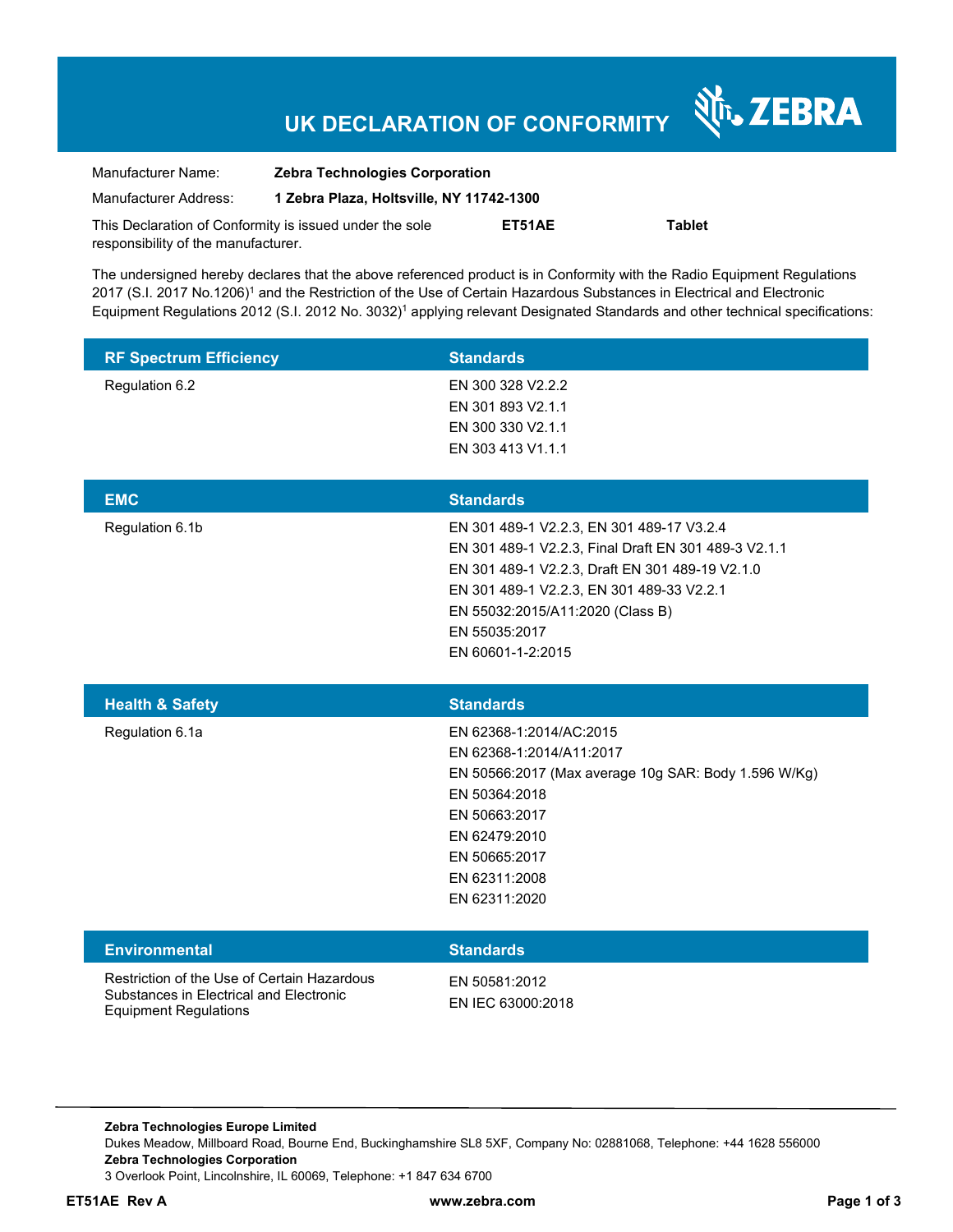## **UK DECLARATION OF CONFORMITY**

With regard to the Radio Equipment Regulations 2017 (S.I. 2017 No.1206)<sup>1</sup>, the conformity assessment procedure referred to in regulation 41(4)(a) and detailed in Schedule 2 has been followed.

 $^{\rm 1}$  As amended by applicable EU withdrawal legislation implemented at the time of issuing this declaration

ֺ

### **Signed on behalf of Zebra Technologies Corporation**

*(Signature of authorized person)* Marco Belli Rev: A Sr. Manager, Regulatory **Date: 12 February 2021** Place: Bourne End, UK

Nr. ZEBRA

**Zebra Technologies Europe Limited**  Dukes Meadow, Millboard Road, Bourne End, Buckinghamshire SL8 5XF, Company No: 02881068, Telephone: +44 1628 556000 **Zebra Technologies Corporation**  3 Overlook Point, Lincolnshire, IL 60069, Telephone: +1 847 634 6700